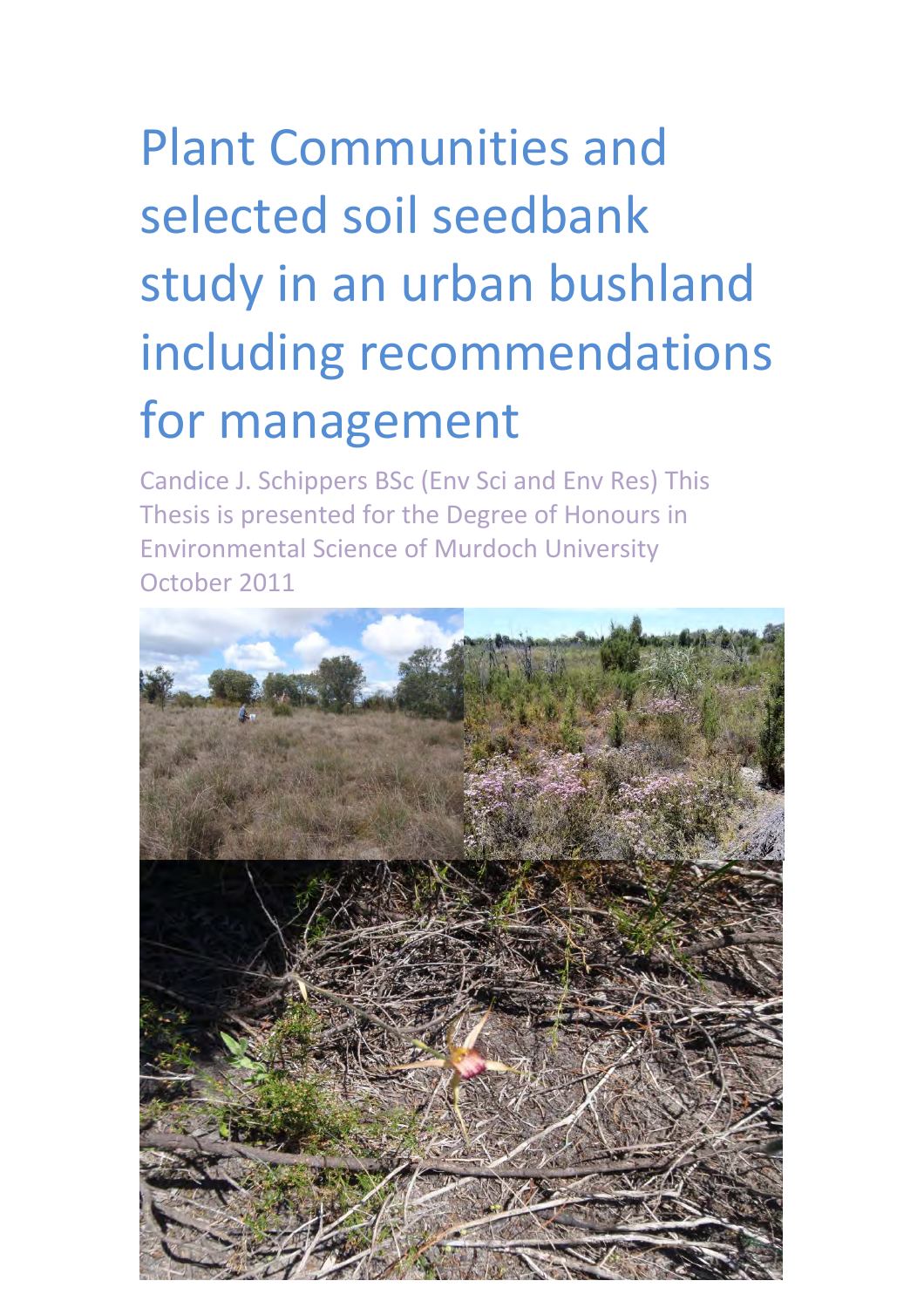## <span id="page-1-0"></span>**Declaration page**

This thesis is my original work and has not been submitted, in whole or in part, for a degree at this or any other university. Nor does it contain, to the best of my knowledge or to my belief any material published or written by another person, except as acknowledged in the text.

Candice J. Schippers, 31st October 2011

Word count for all parts of the thesis excluding references and appendices: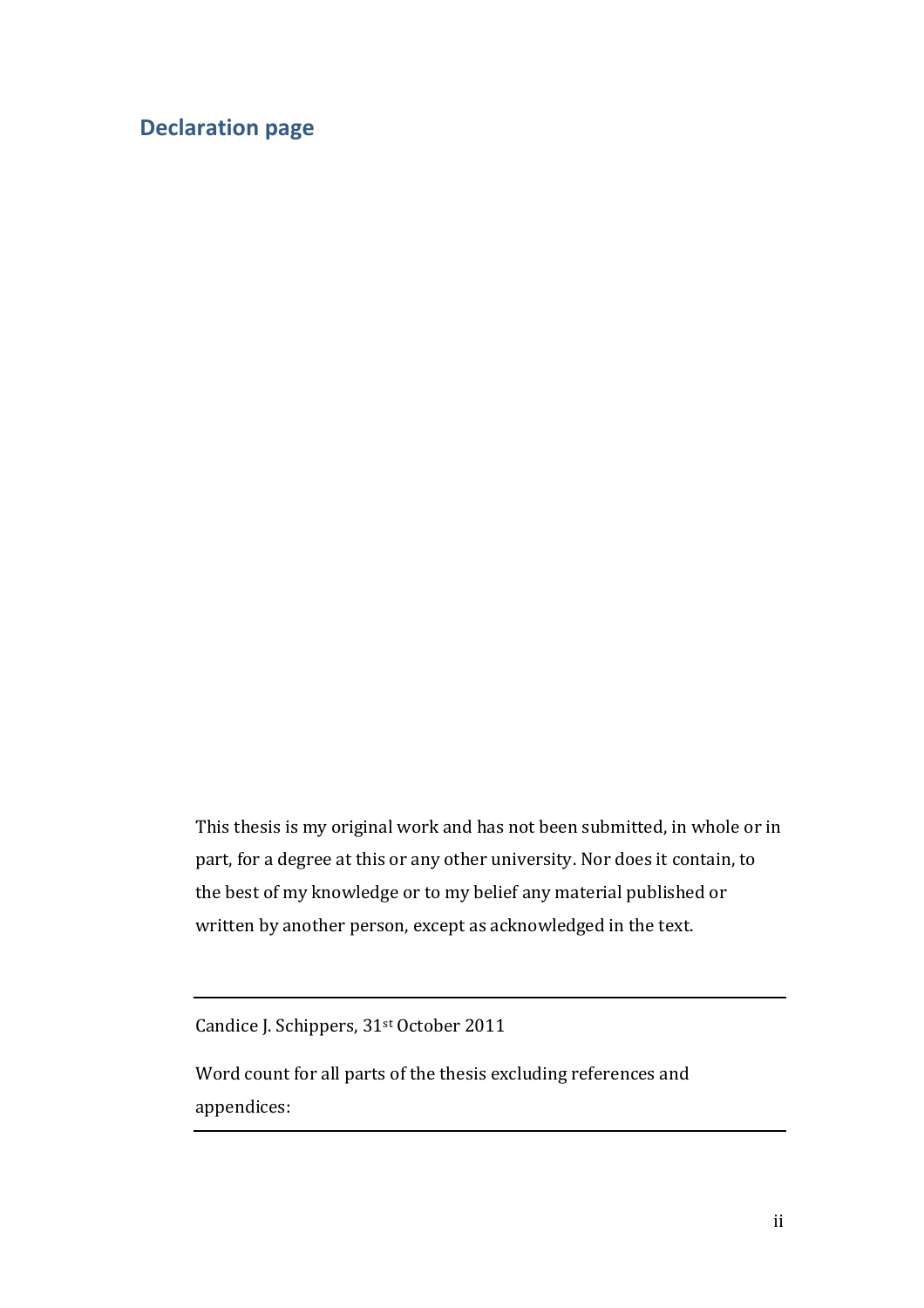#### <span id="page-2-0"></span>**Abstract**

Urban reserves are important reservoirs of biodiversity and contribute to urban public amenity in the city landscape. Despite their value there are many adverse impacts on reserves and there is often a lack of funds or interest that can be utilized to assist in their management. In order to develop a management and restoration plan for part of Bushforever site 456 (in the Perth suburb of Langford) a vegetation survey and soil seedbank analysis was conducted. A total of 134 of the 185 species recorded on the site were identified in the survey of which 71% were native. *Callitris pyramidalis* was the most abundant woody species with the most abundant exotic species being *Cynodon dactylon*, *Ehrharta calycina*, and *Briza maxima*. Four different plant communities were identified on site via the use of ordination software. These four communities were: grassland dominated by exotic species, a Banksia Woodland and two different shrubland communities. These communities were found to be influenced primarily by soil hardness, salinity and pH. The thickness of A horizon sand over a clay subsoil is also likely to be important in community distribution as it controls the degree of winter waterlogging (and severity of summer drought) in low-lying parts of the reserve. The seedbank study found, in a degraded part of the Banksia Woodland vegetation, that there is a number of viable seed of some native species within the soil. However this does not closely reflect the present community and would need to be supplemented with extra seed or green stock if it was utilized as part of a restoration process. Littering, trampling of vegetation and invasive species are major factors causing degradation of the communities with the Bankisa Woodland and the grassland the worst affected.

These results indicate the need to develop a management plan that concentrates on controlling and eradicating exotics. There is also a need to work with the local community to develop an education program in order to develop positive interactions with the bushland ecology while maintaining the recreational and aesthetic values of the site.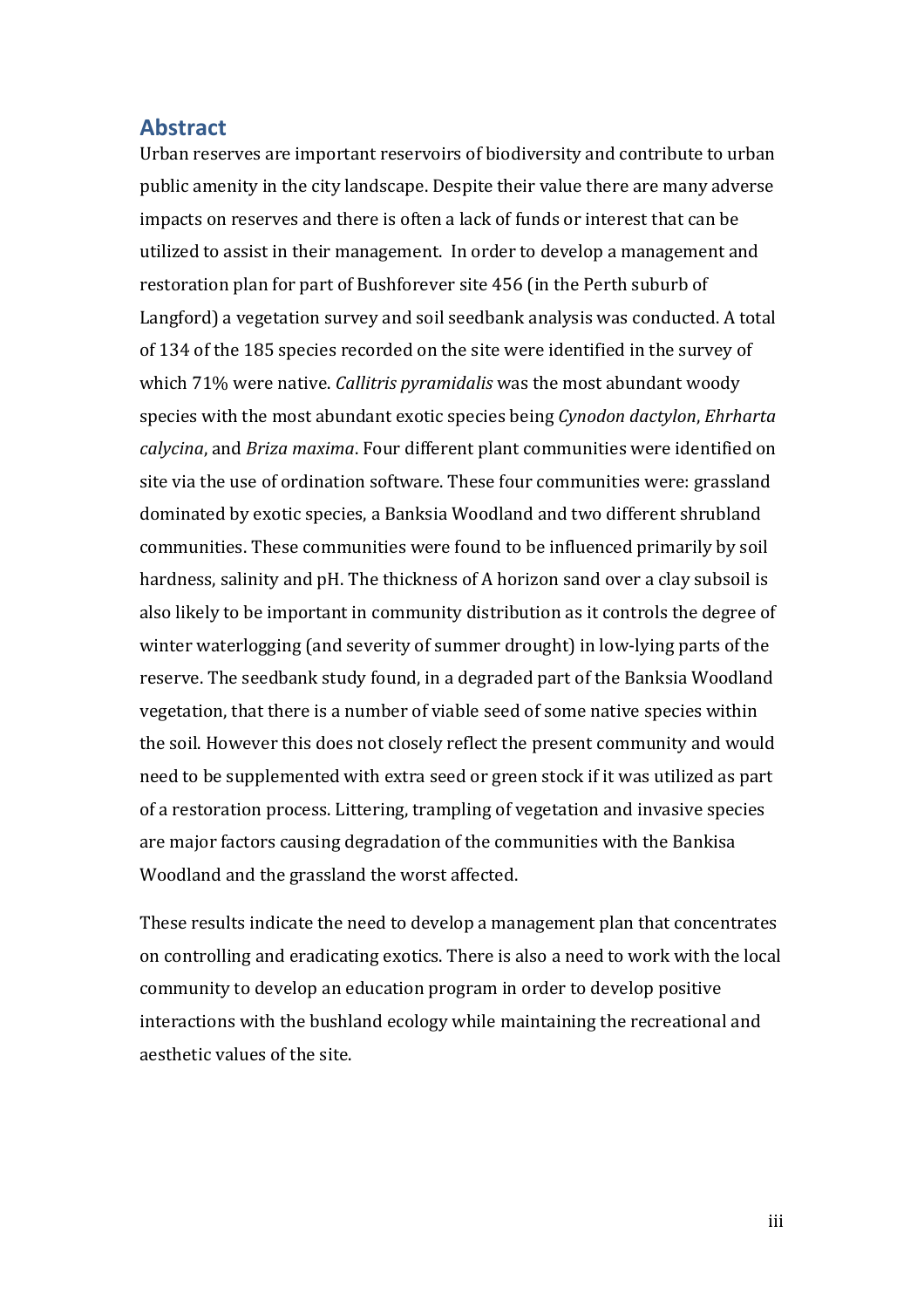### <span id="page-3-0"></span>**Acknowledgements**

I would like to thank Phillip Ladd, Joe Fontaine and Neal Enright for their expertise and assistance in the identification of plant species, the use of statistical programs and the construction and running of my research. I would also like to thank Ryan Zaknitch and the Western Australian Planning Commission for some images and permission to access and conduct my research on my site. Thank you to the City of Gosnells for their assistance in ascertaining land ownership and zoning of the reserve. I would like to thank Google for allowing the use of several images created using the Google Earth software according to the terms and conditions stated on their website

[http://maps.google.com/support/bin/static.py?page=ts.cs&ts=1342531.](http://maps.google.com/support/bin/static.py?page=ts.cs&ts=1342531) Finally I would like to acknowledge Neil Goldsbrough, Mark Goreing, Raymond Schippers and Amy Perry for their assistance with helping me to collect samples as part of the vegetation survey.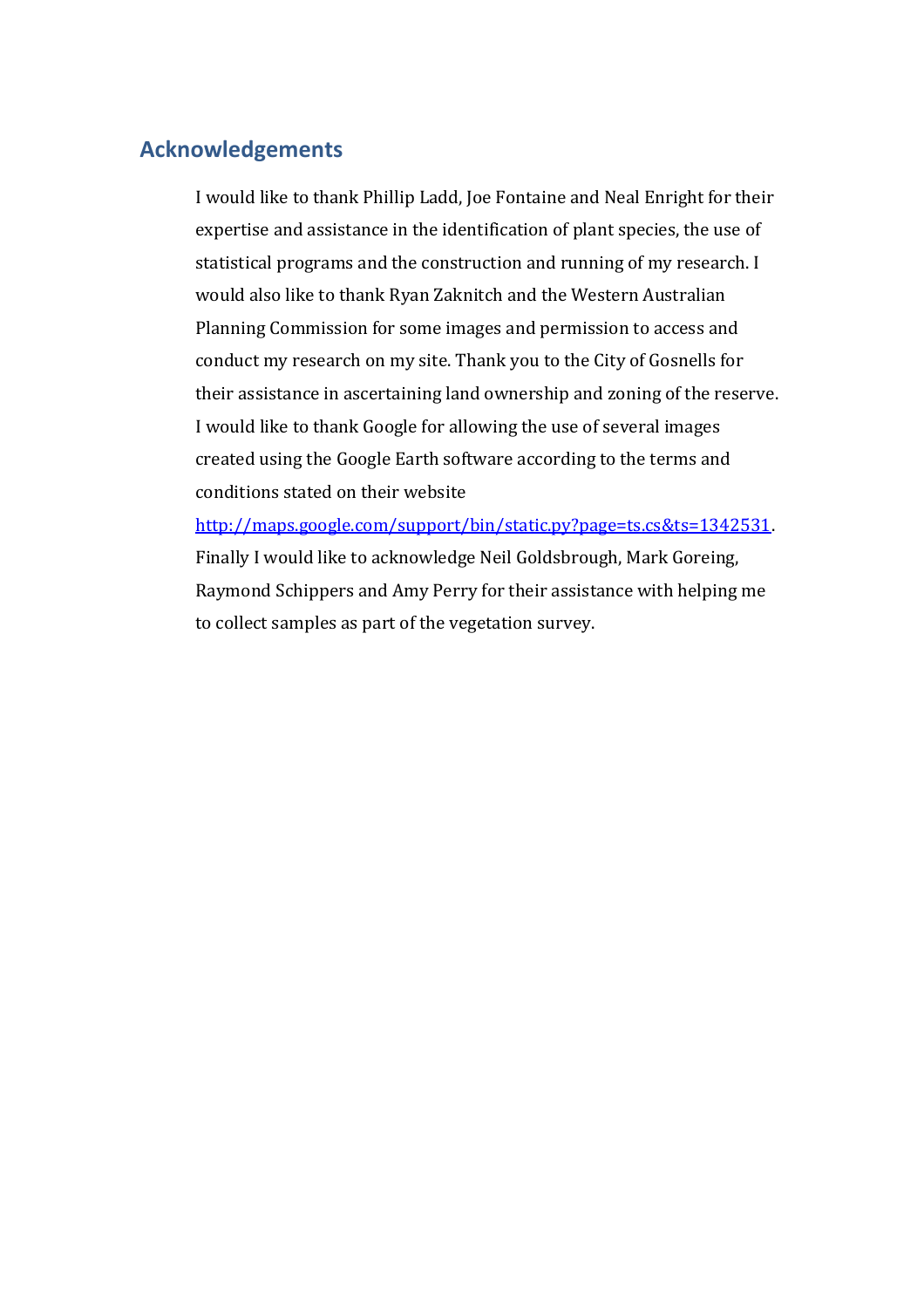## **Table of Contents**